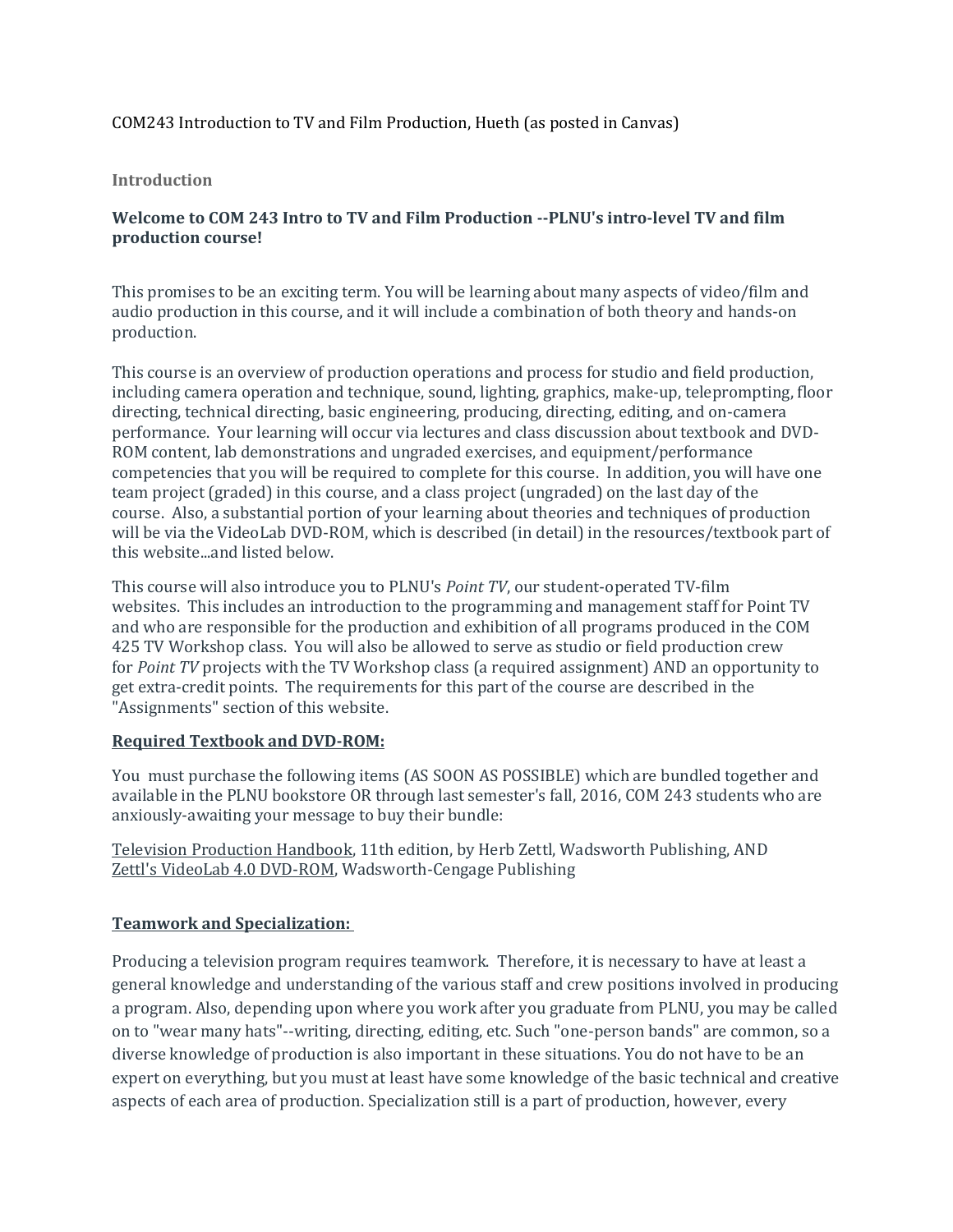responsibility is affected by the others in the production process. Therefore, you need to begin to develop a working knowledge of all aspects of television production at an early stage.

# **Multiple Skills:**

This field requires many different kinds of skills--especially good interpersonal skills. One might say that television production is "interpersonal-relations intensive"--that is, (ideally), in order to get your foot in the door and succeed and advance, you must be good at what you do AND nice to work with. You need to develop your interpersonal skills and, especially at this level, primadonna attitudes are frowned upon. Things honored in TV and film (and just about every other field) are initiative, energy, enthusiasm, dependability, and humility. These are most important, and will affect my evaluation (and studio mgt, and your peer's "evaluations") of you as a prospective TV/film producer, staff, or crew member. In this course (and in future media production courses), you might be called on to record sound, run camera, carry something (serve as a PA or "grip"), climb a ladder and hang/adjust a light, or just sweep the floor. In other words, be prepared to "get your hands dirty"--no matter how menial you may consider the task to be.

# **Professional Socialization:**

Based on these assumptions, the challenge in this course is to begin to do the following: exhibit initiative, energy, enthusiasm, dependability, and humility--all in the process of beginning to understand and master the various positions in the production process. It will also provide you the opportunity to display your stewardship abilities. We are all stewards of our time, talent, and treasure. You'll display your stewardship of time via your ability to make this course a priority by participating in all group assignments AND getting things done on-time. You'll display your stewardship of talent by working well with others and doing well in your exercises, competencies, and assignments. And you'll display your stewardship of treasure by taking care of the equipmenttechnology entrusted to you in this course. You will be expected to take care of all equipment you use -- as if it is your own and is irreplaceable. These are all important parts of your "professional socialization" in this field, and each is extremely important in your future success working in TV/film.

# **Copyright Release:**

The PLNU Department of Communication and Theater owns the copyright to all student video and film projects made at the school using school equipment in regular production courses and independent practicum course credit projects. The department has the right to make copies of student video and film projects, and display them on PLNU's internet channels, at conferences and conventions, and in film and television festivals for educational and program promotion purposes. The student cannot use equipment for professional production purposes, sell the projects that they produce using PLNU equipment, put their programming on the Internet, or distribute their programs in any way without university permission. The student may receive permission from the department by notifying the department, and specifying what project they would like to distribute, in what venue (i.e. YouTube, etc.) and when. The department will work with students to find the widest audience possible for their projects, and even assist in providing financial assistance for entering projects into festivals. Any violation of these policies will incur loss of equipment usage privileges.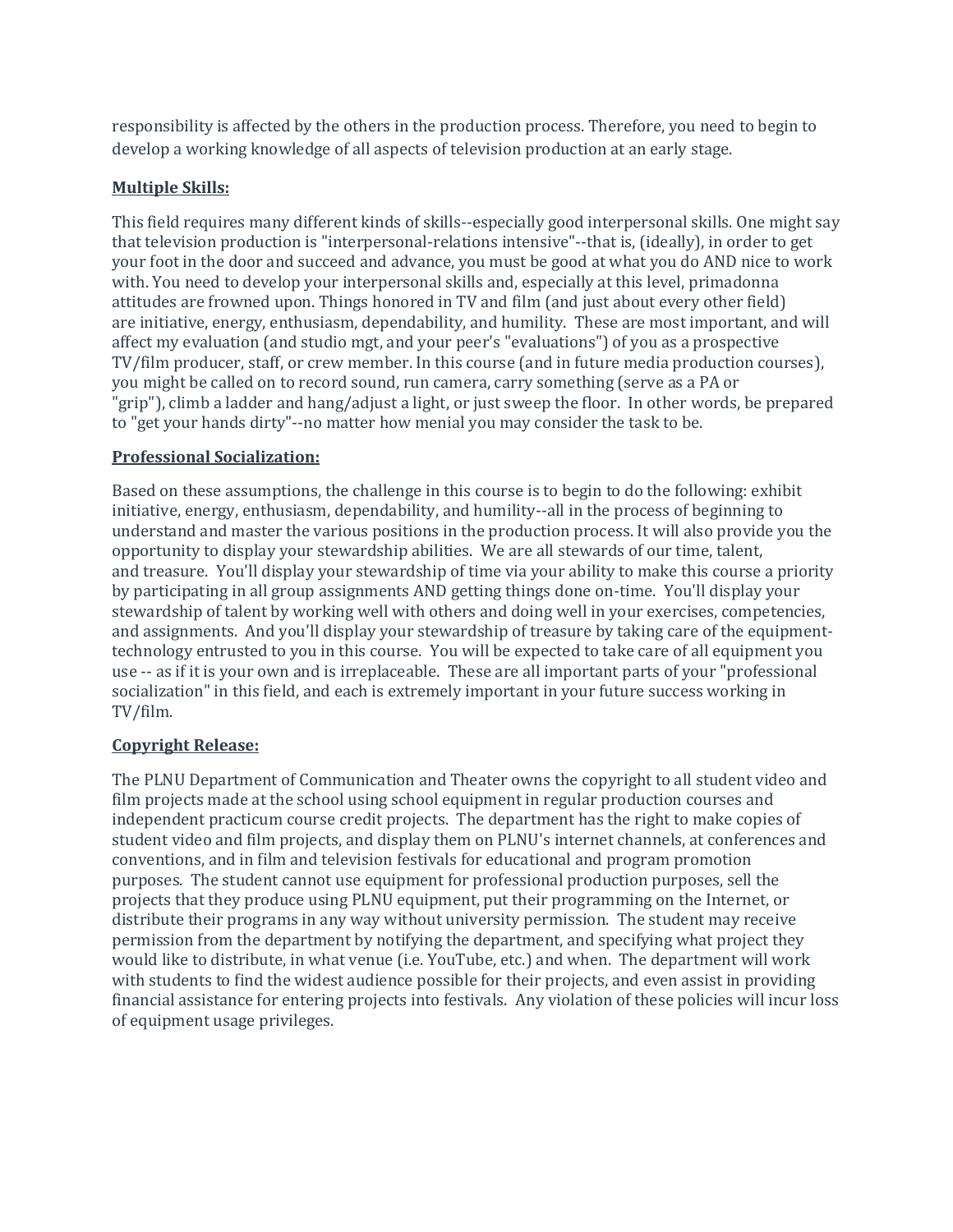## **Resources**

Beyond the textbook and VideoLab DVD ROM, you will also be required to purchase:

- \* One DVD (to record and burn your editing competency)
- \* One audio headset w/mini plug (for edit workshops in the Bresee Lab)

Each student will be provided one camera card for recording production competencies and the group project. This card is on loan to you, and you must return it at the end of the semester. Make sure that you put your name on your card and your card holder.

SPECIAL NOTE: I cannot accept any cards (for screening production competencies in class) that are not labeled and not placed in the case that the card came with.

## **When checking-out and checking-in equipment...**

You'll be assisted by our Media Operations Manager, Rick Moncauskas, and our TA's. You will be working with Rick on a variety of competencies--especially the editing, graphics, and sound competencies. Our "technical assistants" (TA's) will also be interacting with you for equipment check out and any assistance with equipment, editing, etc. at the studio. The TA's for this semester are:

Jonathan Pickett, Sr, Broadcast Journalism Nick Macedo, Jr, Media Comm-Production Analise Nelson, Soph, Media Comm-Production Page Adlhoch, Jr, Media Comm-Production Sophie Proctor, Jr, Broadcast Journalism

# **Edit Bay Hours:**

The edit bays are open and available when Rick Moncauskas or our TA's are working. Those hours are posted by the second week of the semester on the bulletin board by the studio door. These hours fall within the library's open hours. Friday access will be limited to a couple of hours in the afternoon, and weekend access will be based solely on TA availability. If you have questions about this, please talk with Rick Moncauskas, Media Operations Manager, about this. His office is in the studio complex.

**Student Learning Outcomes (SLO's)**

As a result of this course, students will display knowledge and/or skill in the following areas:

1. Basic technical and creative skills in the following areas: studio and field camera operation, audio production, video switching, graphics, teleprompter operation, lighting, make-up, basic engineering, camera and performer/actor staging, studio and field directing, scriptwriting and script breakdowns, digital-non-linear editing (Final Cut Pro software), and the writer-producer and performer roles in television/film production;

2. Basic principles of video and audio signal monitoring and processing;

3. Television production language and processes, and the unique demands and challenges of the production process;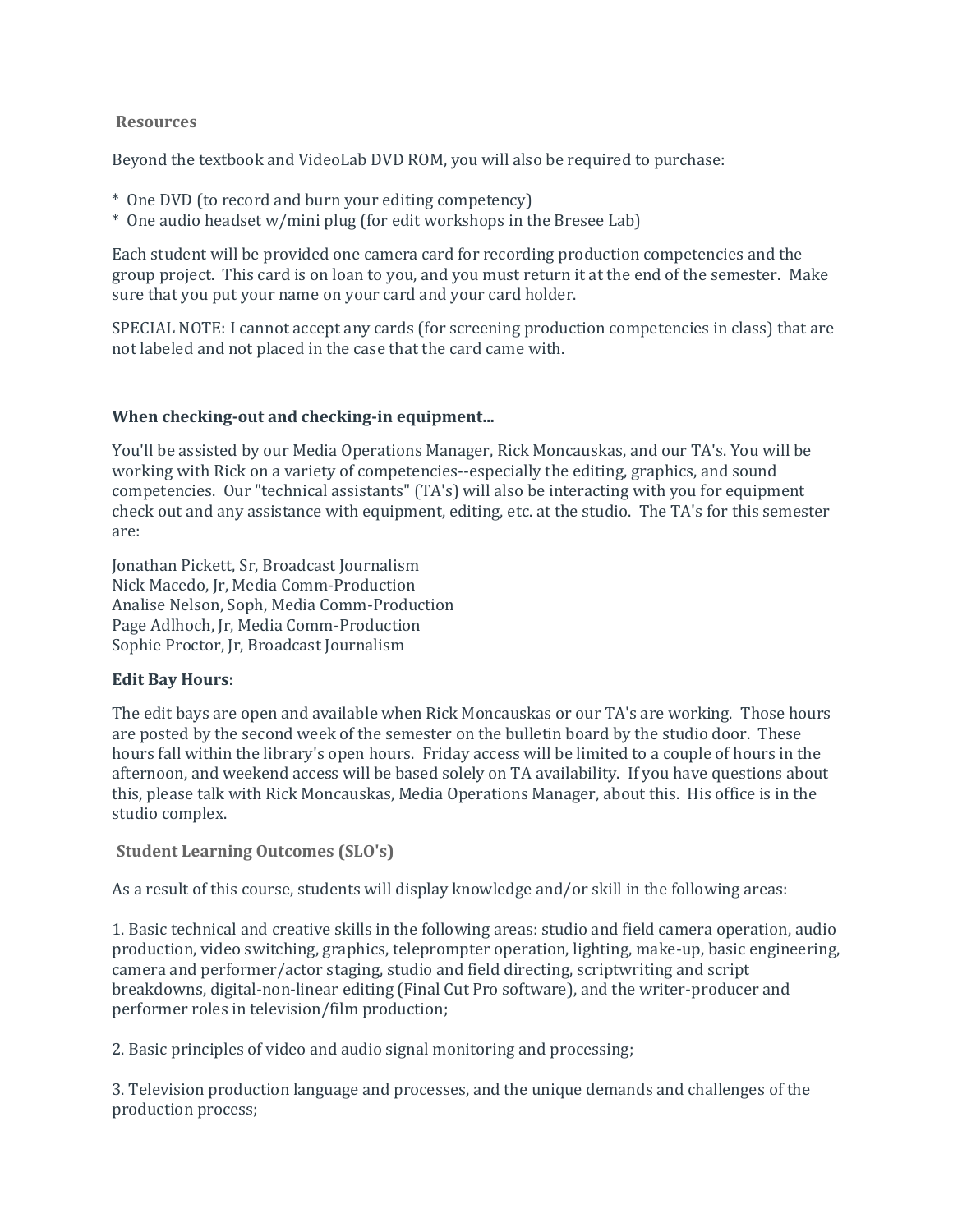4. Through all of this, students will begin to exhibit a professional attitude and a sense of professional production values.

## **Course Activities**

This course will include the following activities:

- Self-guided lectures, video and graphical examples, and interactive activities on the basic areas of production on the VideoLab DVD-ROM
- Six (6) in-class, online, and timed tests on production (in the *VideoLab DVD-ROM*), including: process, camera, lighting, audio, switching, and editing
- Completion of thirteen (13) "Production Competencies" on camera, sound, lighting, etc. (see assignments page for more details)
- In-class lectures, discussion, and labs on TV/film production techniques
- Screening examples of outstanding student and professional television & film programs
- Equipment demonstrations and labs
- Two (2) 3-hour evening editing workshops (Adobe Premiere software) REQUIRED PARTICIPATION--see dates on course schedule and put this on your calendar NOW
- Individual, ungraded production exercises
- Serve as an observer or production crew member in one (or more) of the COM 425 TV Workshop course's *Point TV* television or film programs (4 hours minimum--with extra credit points for additional hours)
- Production of one (1) short TV/film project (group project)-- a news package, short documentary film, or short film
- Production of a class project: *Studio 243*--a live-to-record studio based show featuring this semester's group projects and their writer/producer

### **Lectures**

### **Lecture sessions will occur in two different venues:**

- 1. In regular class and lab sessions; and
- 2. In the VideoLab DVD-ROM (bundled with the textbook)

### **The lectures in venues 1 & 2 above will be on the topics listed below:**

Camera operation and technique--framing, composition, and the technical aspects of video camera operation

Sound--including microphone types, pick-up patterns, recording techniques, levels, mixing, etc.

Lighting--for news, dramatic effect, etc.. Technique based on purpose, tone, and task

Directing--including camera angles and staging, camera movement, talent staging and movement for drama, news, and interview shows; also, basic directing language and technique for studio interview and news shows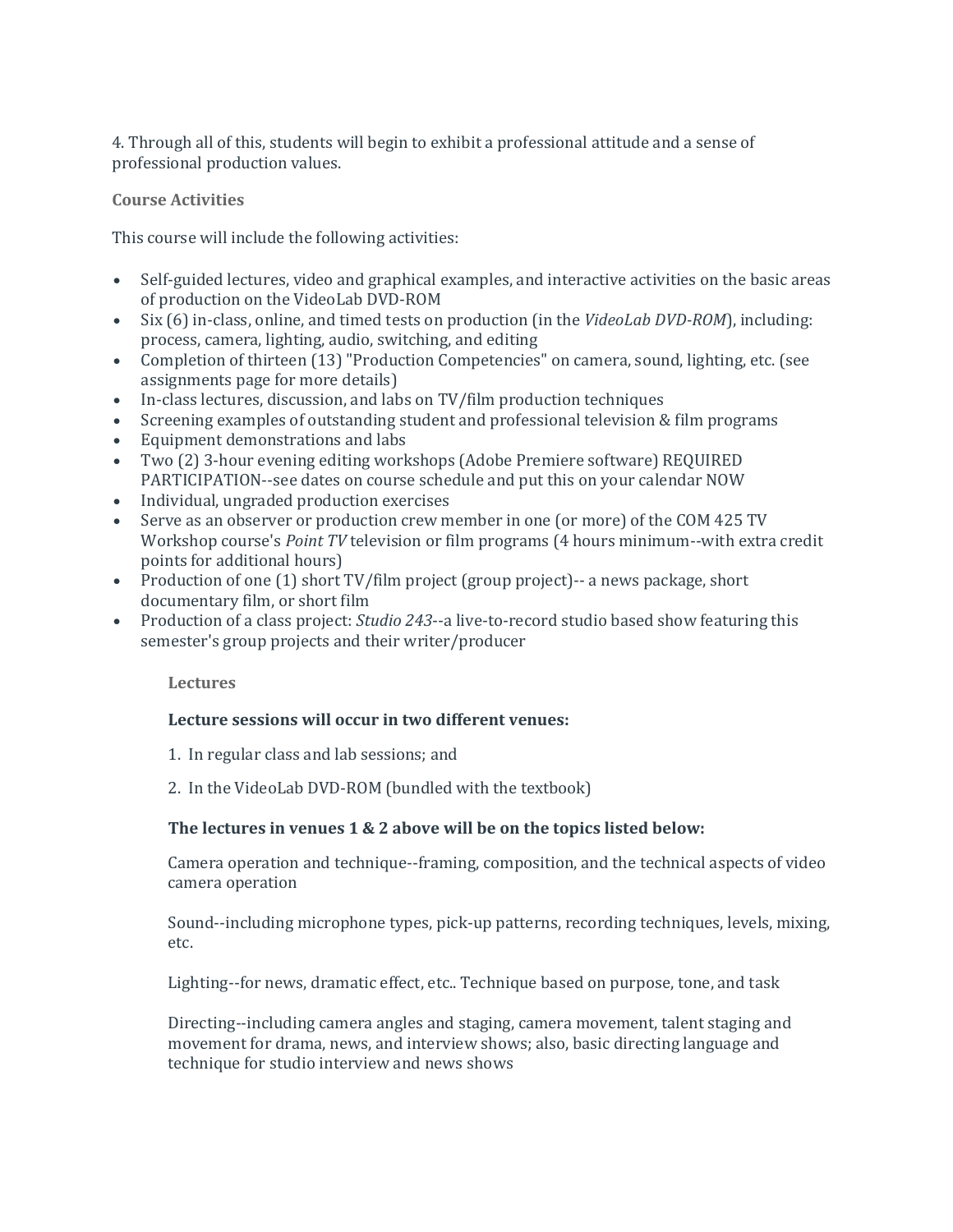Technical directing--including switcher and server operations for multi-camera live and live-to-record production

Editing--including basic basic operational characteristics and techniques of news/documentary and drama/comedy editing on Adobe Premiere editing software

Graphics--including the purposes and the basics of color, contrast, backgrounds, fonts and other aspects of graphic design for television and film AND the operation of the Xpressions studio graphics software

Basic engineering--including color balancing, shading (f-stop/iris control), and basic waveform monitor

Teleprompter operation--including text entry and operation for studio production

Producing--including project planning, crew assignments and meetings, project organization, and the basics of television scriptwriting

Basic performance--including narration for on and off-camera performance

We will also spend some time doing viewing, analysis, and critique of selected professional and past student television projects, along with student exercises that are assigned throughout the semester.

**You will also have lectures in two REQUIRED ATTENDANCE, evening Adobe Premiere editing workshops--see "Schedule" page on this website for specific dates, times, and locations.**

# **COURSE POLICIES: Recording Permissions, Copyright & Equipment Use, and Internet Posting**

Recording Permission Process

First: **to shoot indoors** you must secure permission from the building manager BEFORE you do the shoot. Ideally, best to get this done well in advance--especially if it involves your group project. For the competency shoots, secure permission at least a day in advance (if possible). This means that you must plan ahead. Don't assume you can get permission on your way to the shoot. Also, when you check out equipment, you will be issued a "Press Pass"—to be worn by the camera operator for the shoot—which lets the building coordinators know that you're a PLNU student and that are working on a PLNU class project.

Here's the contact information below for the building coordinators on campus--see below: [PLNU Building Coordinators](https://canvas.pointloma.edu/courses/31920/files/1106285/download?wrap=1)

For getting permission to shoot in the dorms, you must contact the RD for that dorm.

Second: **to record outdoors**. We have arranged a system with Public Safety whereby, if you are shooting in an exterior common area (ie. outdoor areas between or around buildings), you have permission to shoot in those public areas on campus. That system is the "press pass." IF YOU ARE WEARING the press pass that will be in your camera bag when you check out your gear, you have permission from our department, and public safety, to shoot video outdoors on the PLNU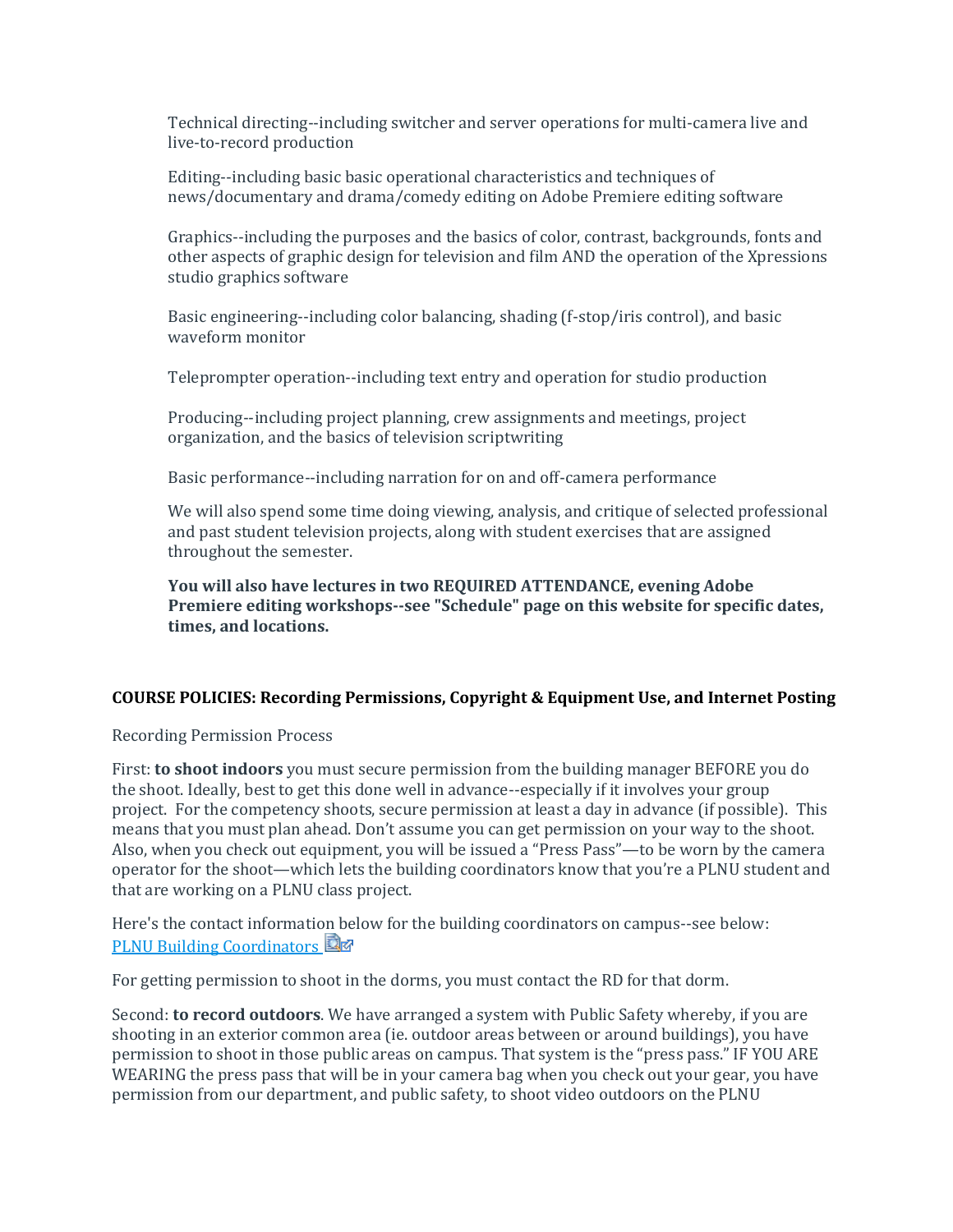campus. But if you plan on shooting where you might be blocking a road or sidewalk on campus, then you must get advance permission from the PLNU Public Safety office. Also, you need special permission to shoot in and around the Fermanian Business Center. Please call and get permission from their building coordinator early. The camera operator must wear the "press pass."

Third: **to record off campus**. You are responsible to obtain permission for all off-campus shoots. This means that if you are setting up a tripod and/or lighting and any kind of extensive sound systems with crew and talent in public or private areas, you are responsible for getting permission to shoot--depending which entity (the city, county, state, or federal govt) "owns"/is responsible for that property. If you are shooting indoors on private property, you must get permission from the property owner. This can often require that you show that you have liability insurance--which PLNU provides for student shoots. You must contact Jim Bergherm in PLNU's accounting office about insurance forms.

## COPYRIGHT POLICY

If you shoot video with signage (ie. Coca-cola) in the picture you must obtain the rights to show their logo in your footage if you plan to make your video public in any way. An example would be if you want to enter your video into a festival or post it on YouTube. This goes for PLNU signage as well. If you plan to have PLNU logos or signage in your video, you need to get permission from the school to use their copyrighted identifiers. The reason for this is clear. If your video defames the school in any way, you will not get permission. (The same is true of Coca-Cola.) In most cases, assuming you are not doing anything to denigrate or besmirch the reputation of the school, permission will, most likely, be granted. We want you to be aware that use of PLNU signage is not automatically assumed. My suggestion is, if you want to do something controversial, don't include signage (PLNU or other) in your footage.

### COPYRIGHT RELEASE

The PLNU Dept of Communication and Theatre owns the copyright to all student video and film projects created as individual or group projects. This includes projects created by the use of student's personal equipment OR the university's equipment in regular production courses and independent practicum course credit projects. The department has the right to make copies of student video and film projects, and display them on PLNU's Point TV Vimeo channel, YouTube channel, and at conferences, conventions, or for TV or film festivals for educational and program promotion purposes.

# EQUIPMENT USE FOR PROFESSIONAL PROJECTS

Students cannot use equipment for professional production purposes without notification to the instructor. This includes getting paid by third parties for production services using university equipment or selling partial or completed projects to third parties. If a student desires to use university equipment for professional projects and wants to rent the equipment, they may do so - going through the request process with the instructor. Also, if a student takes on a professional project, and the project was referred to the student by university personnel or the instructor, then the project client must agree to a financial donation to the university -- above and beyond payment to the student. This amount must be negotiated by the client and the instructor well in advance of the production of the project..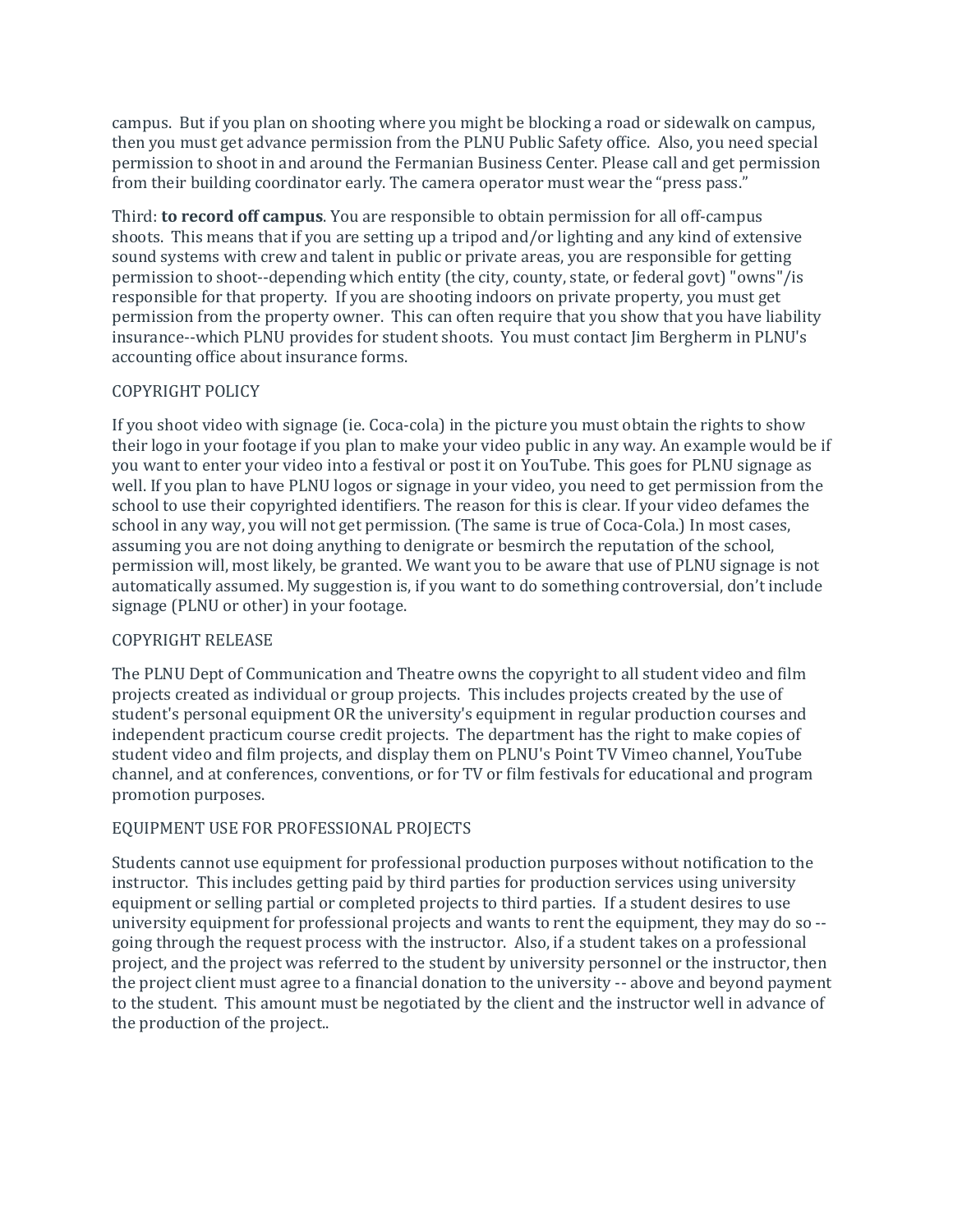### INTERNET POSTS OF STUDENT PROJECTS

Students cannot put their programs on the Internet or distribute their programs in any way without university permission. The student may receive permission from the department by notifying the department and specifying what project they would like to distribute, in what venue (eg. YouTube, Vimeo, etc.) and when. The department will work with students to find the widest possible audience for their projects.

NOTE: Any violation of these policies will incur loss of equipment privileges.

# **ATTENDANCE AND PARTICIPATION POLICY**

From the Provost: Regular and punctual attendance at all classes in which a student is registered is considered essential to optimum academic achievement. Therefore, regular attendance and participation in each course are minimal requirements to be met. There are no allowed or excused absences except when absences are necessitated by certain university-sponsored activities and are approved in writing by the Provost.

Whenever the number of accumulated absences in a class, for any cause, exceeds ten percent of classes (this is equivalent to 3 class session absences in this course), the faculty member has the option of filing a written report to the Vice Provost for Academic Administration which may result in de-enrollment, pending any resolution of the excessive absences between the faculty member and the student. If more than 20 percent (6 absences in this course) is reported as missed, the faculty member may initiate the student's de-enrollment from the course without advance notice to the student. If the date of de-enrollment is past the last date to withdraw from a class, the student will be assigned a grade of "F" or "NC." There are no refunds for courses where a de-enrollment was processed.

It is extremely important that you attend all course sessions, along with all of your scheduled project production sessions. I say this for several reasons:

1. Television production is a team effort and works best when the entire team is present. Always remember: others are depending on you to not only be present, but to perform well.

2. This is a very competitive business where the person with "the edge" will gain employment before others. The "edge" is often gained by prompt, consistent attendance in college classes.

3. There is much to learn in this course, therefore, time is precious and every session is important.

4. There is very little repetition of areas in this course. Therefore, if you miss a class session(s) when we're completing a competency(ies) in class, then you will be responsible for completing that competency by yourself. And if the competency requires group involvement or some special supervision from a studio TA or media ops manager, Rick Moncauskas, this will make the completion of that competency VERY DIFFICULT--which can jeopardize getting a passing grade in this course.

5. Your attendance and participation grade will suffer. Every absence incurs a ten (10) point - which is a 10% reduction in your attendance grade. It's not unusual for absences to make the difference in the final grade. For instance, you may have a total of 800 points (not counting your professional socialization (attendance) grade. But you have one (1) absence, which means you get a 90 for attendance -- instead of 100 points. Your total is 890 points--which is a B+. If you would have had perfect attendance, your cumulative points would have been 900--which is an A-! As you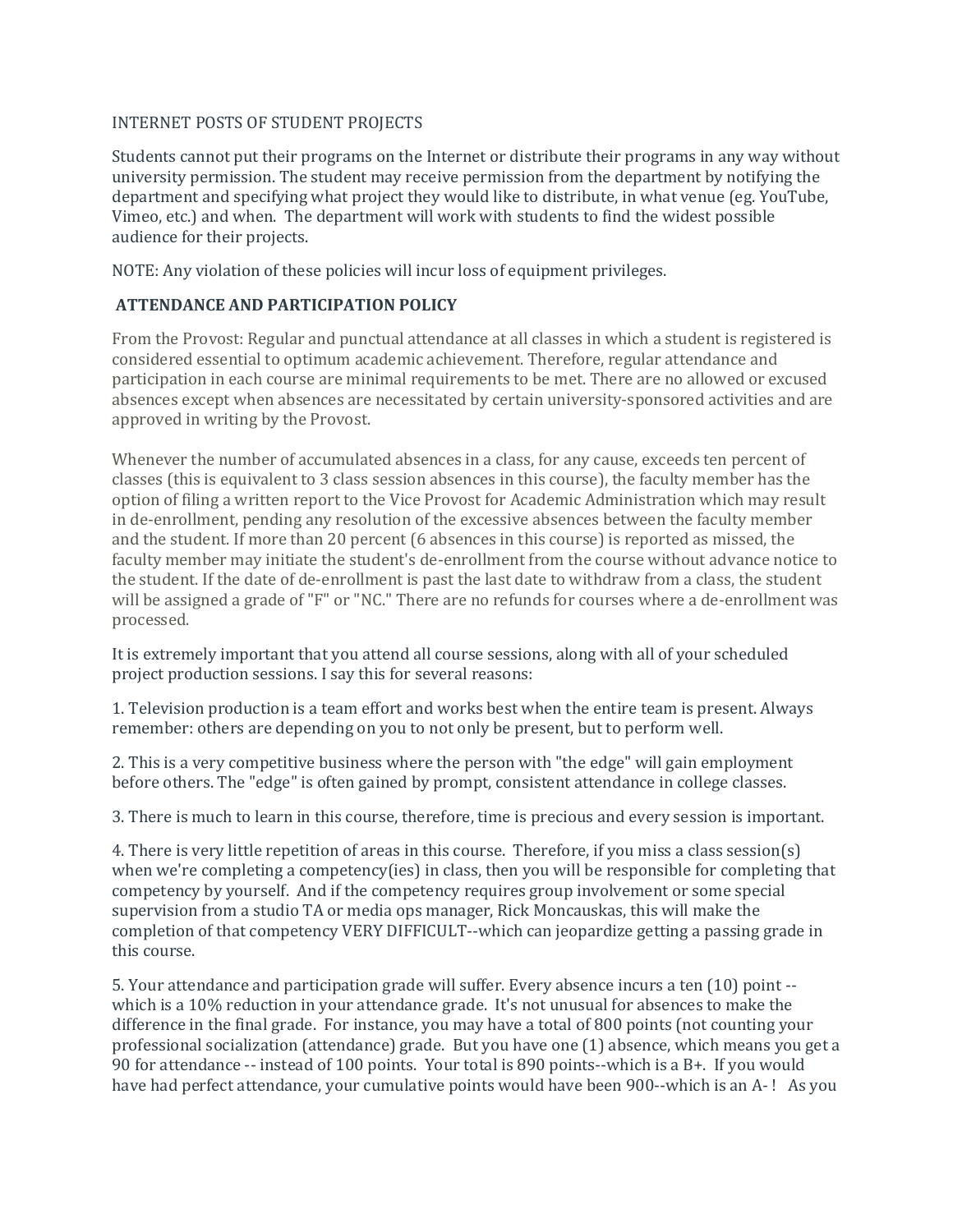can see, absences can ruin your course grade if your cumulative points at the end of the semester are on the borderline of two different grades.

Allowances are made for family emergencies (i.e. death), and extreme illness--as in you're so sick that you can't walk to class. If you must be absent from class, a note and/or call or visit to the instructor --well in advance--is advised. Do your best to attend all class sessions. This is not your typical college course and an absence(s) can ruin your experience and grade in this course.

## EQUIPMENT AND FACILITIES

Camcorders, microphones, lighting kits, and other equipment are available for check-out at the PLNU studio. Check-out and return times and policies are posted on the PLNU TV & Film bulletin board by the studio door. Unfortunately, we do not have enough equipment for everyone to use simultaneously. Students who do not abide by the policies will be penalized. Penalties include substantial late fee charges, and for those that abuse policies repeatedly: loss of equipment use privileges for the semester. Also, the person that checks out the equipment is responsible for the care of equipment. If equipment is lost or damaged, students are responsible for costs to replace or repair the equipment. See additional details posted on the equipment check-out policy sheet in the TV studio.

Our equipment and facilities are not only academic labs, but are also professional production facilities for on and off-campus constituents. The success and improvement of the academic program in media studies at PLNU is dependent upon the condition, quality, and success of this facility.

Eating and drinking is especially forbidden in the control room, the edit bays, and the studio. You will be required to clean-up, strike, and return all equipment and other items to their proper places after labs and project sessions. Also, please take everything out of the facility that you bring into the facility. If I, other faculty, or department TA's consistently find papers, books, scripts or other items traceable to a student, that student's participation grade will be affected. The studio and edit bays are work areas that need to be kept as neat and clean as possible.

# **USE THE CUBBY-SHELVES FOR YOUR BACKBACKS, ETC!**

Shelves are provided on the left hand side of the door that gives you access to the control room and studio. PLEASE put all backpacks, books, purses, etc. in a cubby space while you're in the studio complex. This will help keep the clutter away from the edit bays AND off the limited floor space that we have in these areas!

**A Final Note:** please treat equipment as if it were your own, you depended upon it for your own livelihood, and you did not have any money to fix or replace it.

# **Test Information**

### **VideoLab DVD-ROM Tests**

You will have six (6) online, in-class, and timed tests spread throughout the semester on the content and quiz questions included in the *VideoLab DVD-ROM*. These include: process, camera, lights, audio, switcher, and editing. The DVD-ROM is available in the PLNU bookstore for purchase, and is bundled with the required textbook.

The test dates are included on the course schedule page on this website.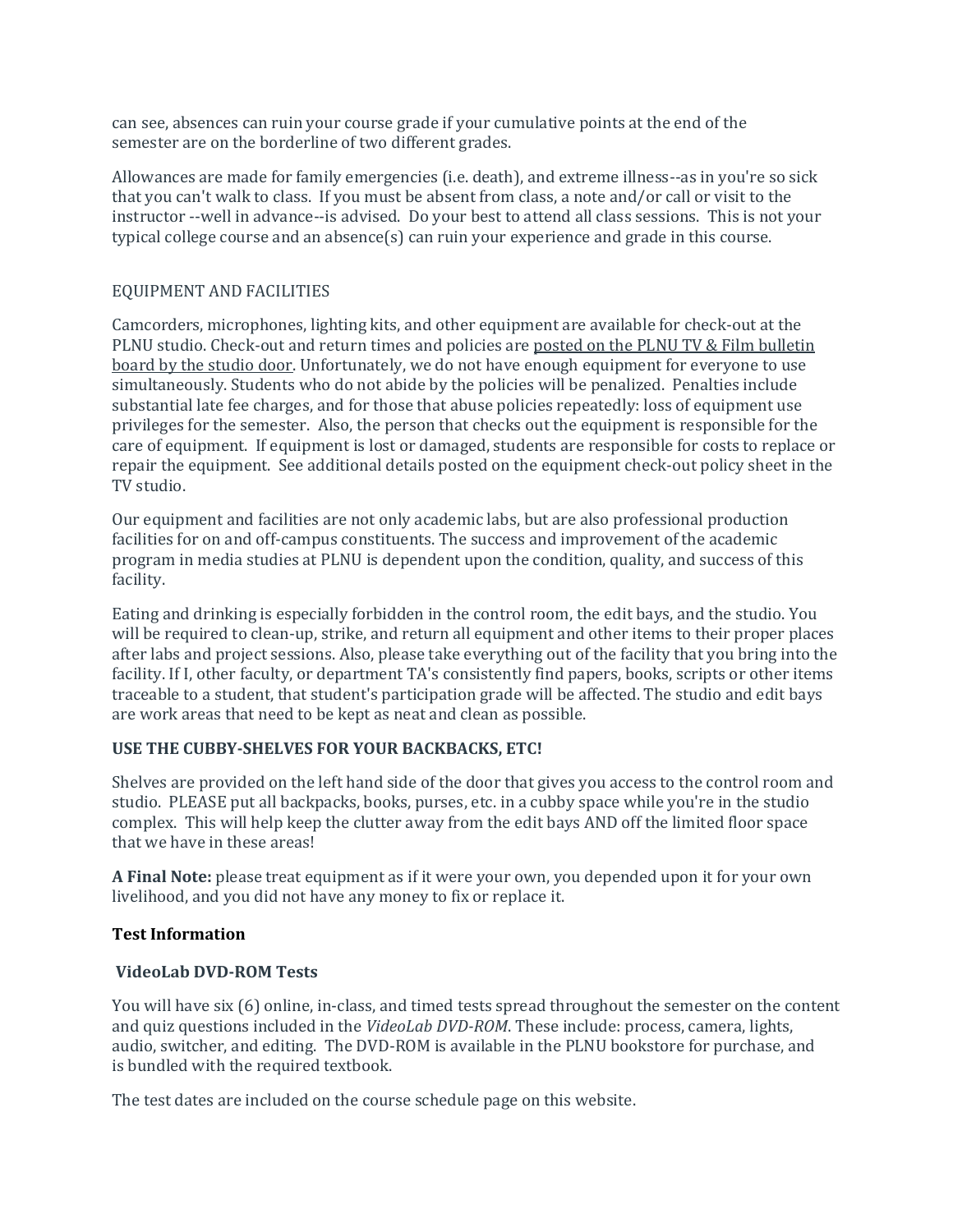## **Final Exam**

The final exam will consist of 173 selected objective questions (T/F and multiple choice) from the DVD-ROM quizzes-- AND -- selected questions from the textbook AND in-class lecture material. Here's the study guide for the textbook and in-class lecture material:

*What "pathos" is and includes The Elements of Drama What "plot" consists of The different kinds of "diction" in TV and film programs What "spectacle" consists of The meaning of "sympathy," "empathy," and "antipathy"*

The exam will be on the Canvas website (like the VideoLab quizzes), so you will need to bring your laptop to our classroom to take the test.

Test Date: **THURSDAY, APRIL 27, 2017, 1:30-4:00 P.M.**

# **Evaluation-Grading**

Your grades for projects will be based upon the criteria and conventions of production identified in the textbook and VideoLab DVD-ROM, in class lectures and lab sessions, and in our in-class viewing and critique sessions. You will also be evaluated on your ability to work with others on the group and class projects--this includes your interpersonal skills, flexibility, dependability, teamwork skills, etc.

What you will not be evaluated on:

1. The amount of TIME it took to accomplish the established requirements-assignments in this course;

2. The amount of EFFORT you expended to accomplish the assignments in this course; or 3. Your perceptions of the relative artistic and/or technical merits OR your roommate's, friend's, mother's--or any other family members' opinions of the quality of your work.

You will be evaluated on the basis of **THE QUALITY OF YOUR PERFORMANCE/WORK** (based on your role: camera, directing, editing, audio, etc.), as determined by the instructors' combined experiences of over 40 years of screening and grading entry-level student projects. Your grade will also be based on meeting deadlines and due dates detailed in this course.

### Assignments & Weighting:

VideoLab DVD-ROM In-Class Online Tests (177) Production/Equipment Competencies--13 (all required or you flunk the course)--NO POINTS ACCUMULATED Point TV Project Production(s) (100) Project Pitch-Proposal (150) Group Project (300) Final Exam (173) Professional Socialization--attendance, attitude, participation, equipment care, etc. (100)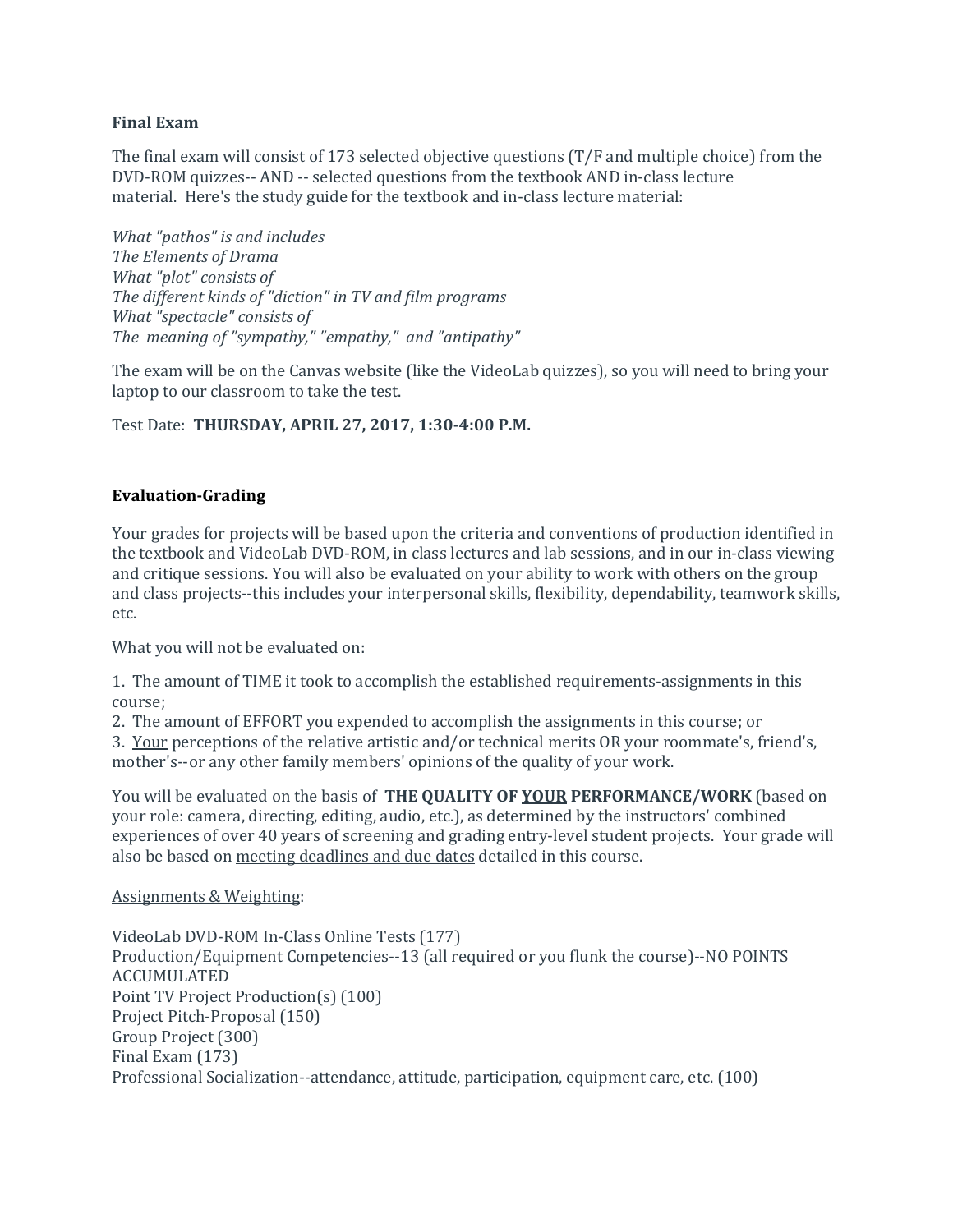## Total Points: 1000

\* Students who participate in more than the required four (4) hours for *Point TV* program production will earn one (1) extra credit point for every hour they invest -- up to 20 hours and 20 points. All students doing extra credit must record and submit their hours on the TV Workshop Production Timesheet (available as link on "Assignments" page on course website) by/before the final exam.

## Grade Calculation:

Your course grade will be based upon the following cumulative point scale:

920-1000 A 900-919 A-880-899 B+ 820-879 B 800-819 B-780-799 C+ 720-779 C 700-719 C-680-699 D+ 620-679 D 600-619 D-

# **Video Lab DVD-ROM**

This course will include interactive DVD-ROM instruction on camera, lighting, audio, switching, editing, and the video production process. Our resource for this instruction will be Zettl's Video Lab DVD-ROM. The DVD-ROM includes mini-video lectures, graphic and animated displays and interactive activities and quizzes. Your DVD-ROM may be used on your own personal computer--PC or Macintosh computer.

You are required to go through all of the content on the DVD-ROM and complete all quiz questions in every section. These include process, camera, lighting, audio, switching, and editing. This content and these questions will be included on the in-class, online, and timed tests that will occur throughout the semester. The "Schedule" page on this website includes all of the test dates.

NOTE: Lab demonstrations and exercises will have much more meaning to you (and will be more productive for you) IF you have had the DVD-ROM instruction and have taken and passed the quizzes in advance-- in preparation for your in-class tests.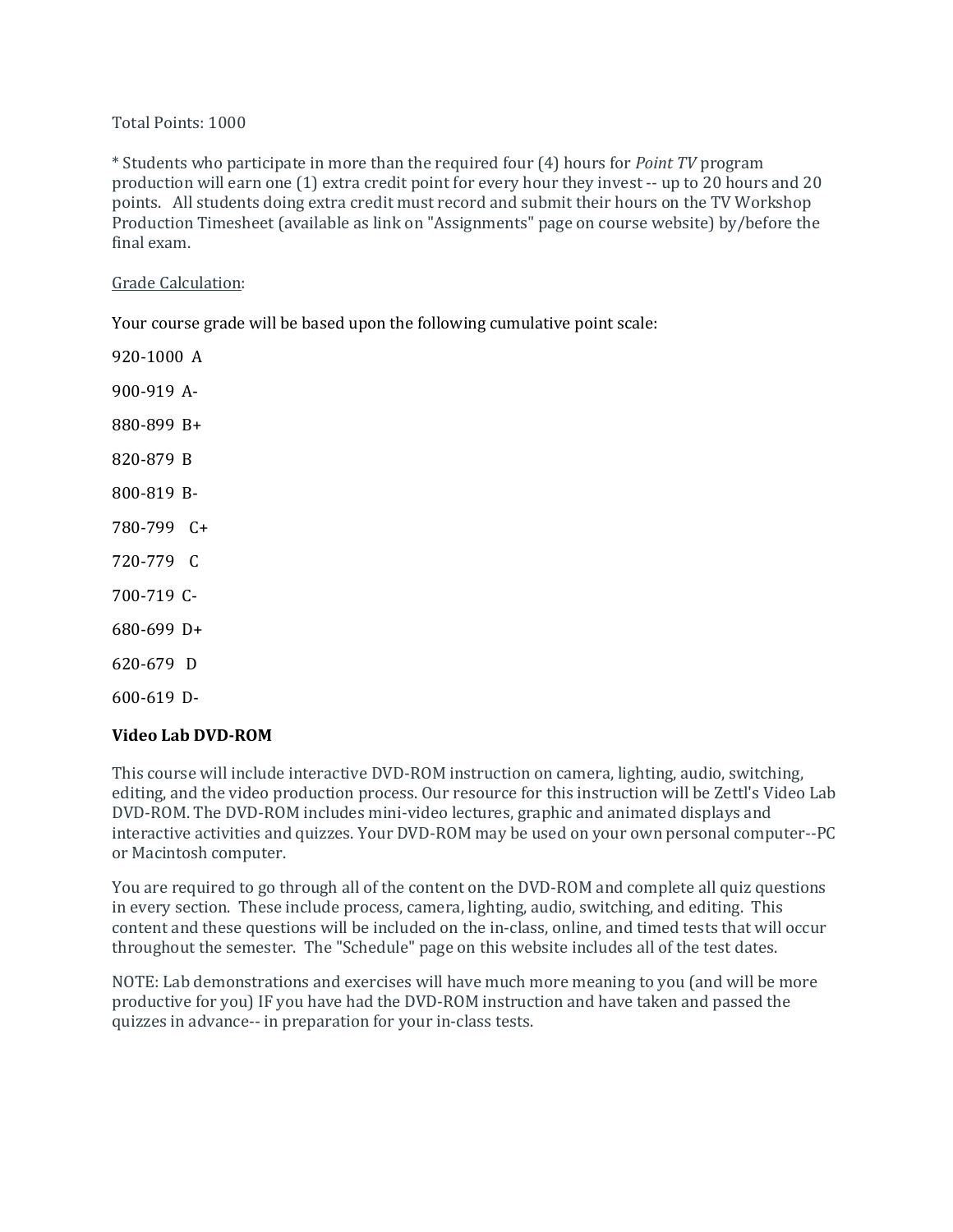# **Production Competencies & Point TV Professionals Assignment**

You must complete the thirteen (13) assigned (AND REQUIRED) production/equipment competencies **to pass this course**. You must complete them during class time, or during out-ofclass time with the course TA's or media operations manager. Also, they must be completed by the deadlines provided--AS NOTED ON THE COURSE SCHEDULE. AND you are responsible for placing your completed and initialed competencies in your competency folder. Your folder is located in the COM 243 cabinet drawer in the studio office area.

Links to the competency sheets are provided below. Some competencies will be started and/or started and **completed in lab sessions**. Please print them out and bring them with you to the studio on the day(s) that we are working on these--based on the course schedule. These include:

The Competency Completion Check-Sheet...AND:

1. Field Camera 2. Field Lighting 3. Field & Studio Sound 4. Remote-Controlled Studio Cameras 5. Studio Lighting 6. Engineering 7. Switcher & Servers 8. \*Editing 9. Teleprompter 10. Performance 11. Make-Up 12. \*Graphics 13. \*Directing

\*NOTE: the directing competency is a pencil and paper exercise and is done as homework, and the edit competency is recorded on a DVD and placed into your competency file in the studio office area. And, you'll save your graphics competency in a COM243GraphicsFolder on the graphics computer in the control room. All due dates for these competencies are listed on the course schedule.

# **Competency Completion Check Sheet Form: [COM 243 Competency Completion Check-Sheet.docx](https://canvas.pointloma.edu/courses/31920/files/1106321/download?wrap=1)**

# **Competency Forms**

- 1. [Field Camera Competency-1.docx](https://canvas.pointloma.edu/courses/31920/files/1106324/download?wrap=1)
- 2. [Studio & Field Sound Competencies.doc](https://canvas.pointloma.edu/courses/31920/files/1106329/download?wrap=1)
- 3. [Field LightComp.docx](https://canvas.pointloma.edu/courses/31920/files/1106328/download?wrap=1)图函图

4. Directing the Short Film & News/Doc competency; [Directing Competency](https://canvas.pointloma.edu/courses/31920/files/1106330/download?wrap=1)

5. Editing--Final Cut Pro (form & DVD provided by Rick) editing software --REQUIRES ATTENDING TWO 3-HOUR EVENING EDIT SESSIONS. All must attend, even if you already know FCP editing--as all must also be acquainted with our file management and other systems. See the Course Schedule and put these dates and times on your calendar.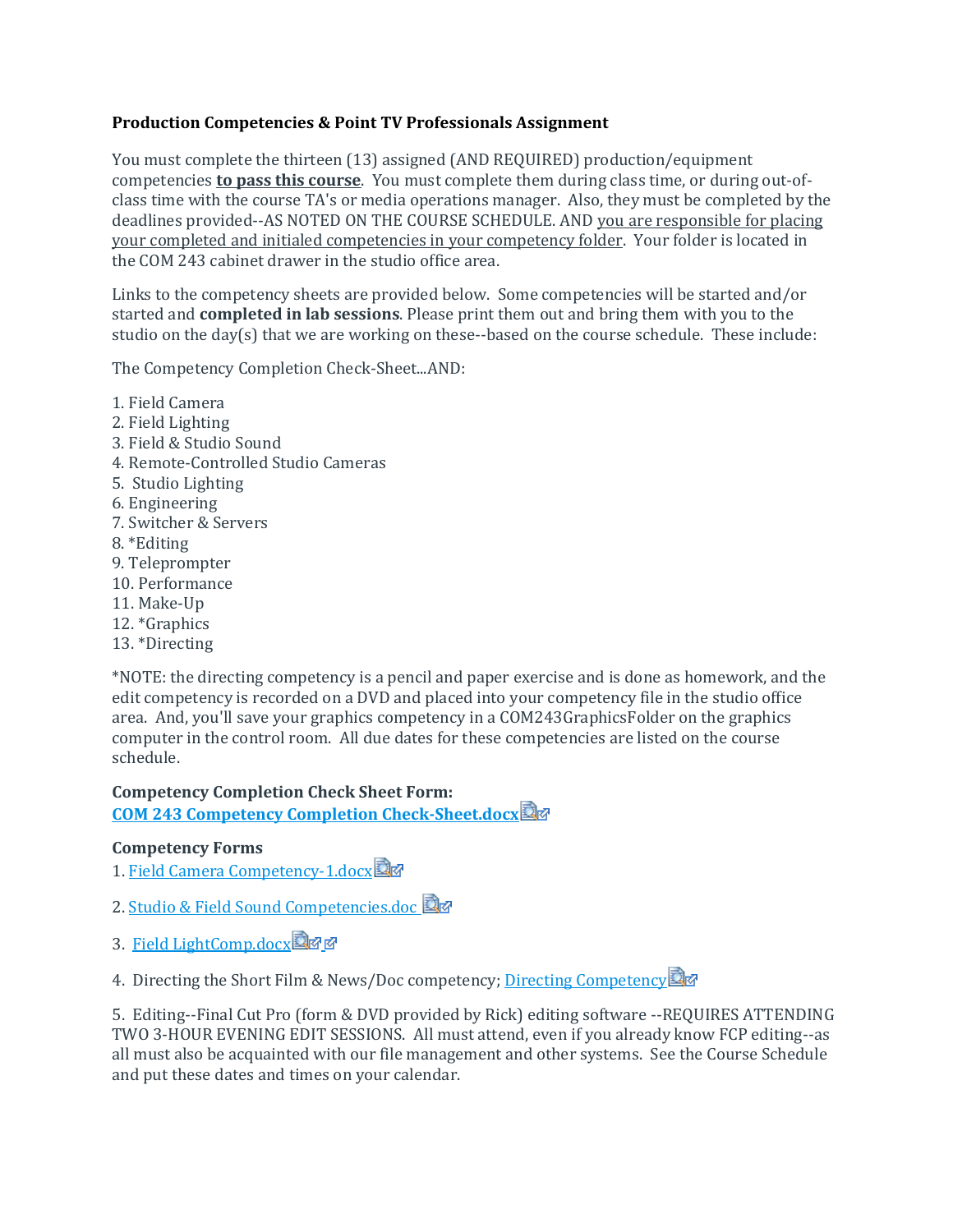- 6. [EngineeringComp.doc](https://canvas.pointloma.edu/courses/31920/files/1106304/download?wrap=1)
- 7. StudioCamCompetency.doc
- 8. [Studio Lighting Competency.docx](https://canvas.pointloma.edu/courses/31920/files/1106306/download?wrap=1)
- 9. [GraphicCompetency.docx](https://canvas.pointloma.edu/courses/31920/files/1106309/download?wrap=1)
- 10. [Teleprompter Competency.doc](https://canvas.pointloma.edu/courses/31920/files/1106308/download?wrap=1)
- 11. [Switcher & Server Competency.doc](https://canvas.pointloma.edu/courses/31920/files/1106287/download?wrap=1)
- 12. [Make Up Competency.docx](https://canvas.pointloma.edu/courses/31920/files/1106313/download?wrap=1)
- 13. [PerformanceComp.doc](https://canvas.pointloma.edu/courses/31920/files/1106314/download?wrap=1) **3**7[;](https://canvas.pointloma.edu/courses/31920/files/1106314/download?wrap=1) also, print out and bring to class: [Performance workshop.doc](https://canvas.pointloma.edu/courses/31920/files/1106315/download?wrap=1)

# **EXTREMELY IMPORTANT NOTE:**

YOU ARE RESPONSIBLE TO PLACE YOUR COMPETENCIES IN YOUR COMPETENCY FOLDER IN THE CABINET IN THE STUDIO OFFICE--as you complete them. Be sure to use the check-sheet (see link provided above) to keep track of your completion of your competencies in your competency folder. At the end of the semester, I will look at your competency check sheet with competencies checked off AND will (randomly select) student folders to document that all competencies are completed--with student name, date, and either instructor (Hueth or Moncauskas) or TA initials included on each competency form. If any competencies are not completely filled out or are missing from your folder, A COURSE GRADE OF "F" WILL BE ENTERED FOR THIS COURSE.

# **Extra Credit!**

Screen and analyze production and writing techniques of news stories, short documentaries, and/or short films -- see links below.

Submit a 2-page, typed, double-spaced report, and get up to 5 points of extra credit for each report!

Links to samples of shows below and other helpful sites:

# **For short films:**

Broadcast Education Association award-winning university student films--just click on URL, then scroll down to "Narrative" and click on the film title. [http://www.beaweb.org/2013/festival](http://www.beaweb.org/2013/festival-sv.html)sv.html (Links to an [external](http://www.beaweb.org/2013/festival-sv.html) site.)

Short student films with no diction/words/dialogue/monologue/ narration—only scenic descriptions: (past COM 243 and some advanced projects):

*Promenade*: <http://vimeo.com/channels/pointtv/52581493#/channels/pointtv/31625204> (Links to an [external](http://vimeo.com/channels/pointtv/52581493#/channels/pointtv/31625204) site.)

*The Cycle: http://pointtv23.com/watch-shortfilms/*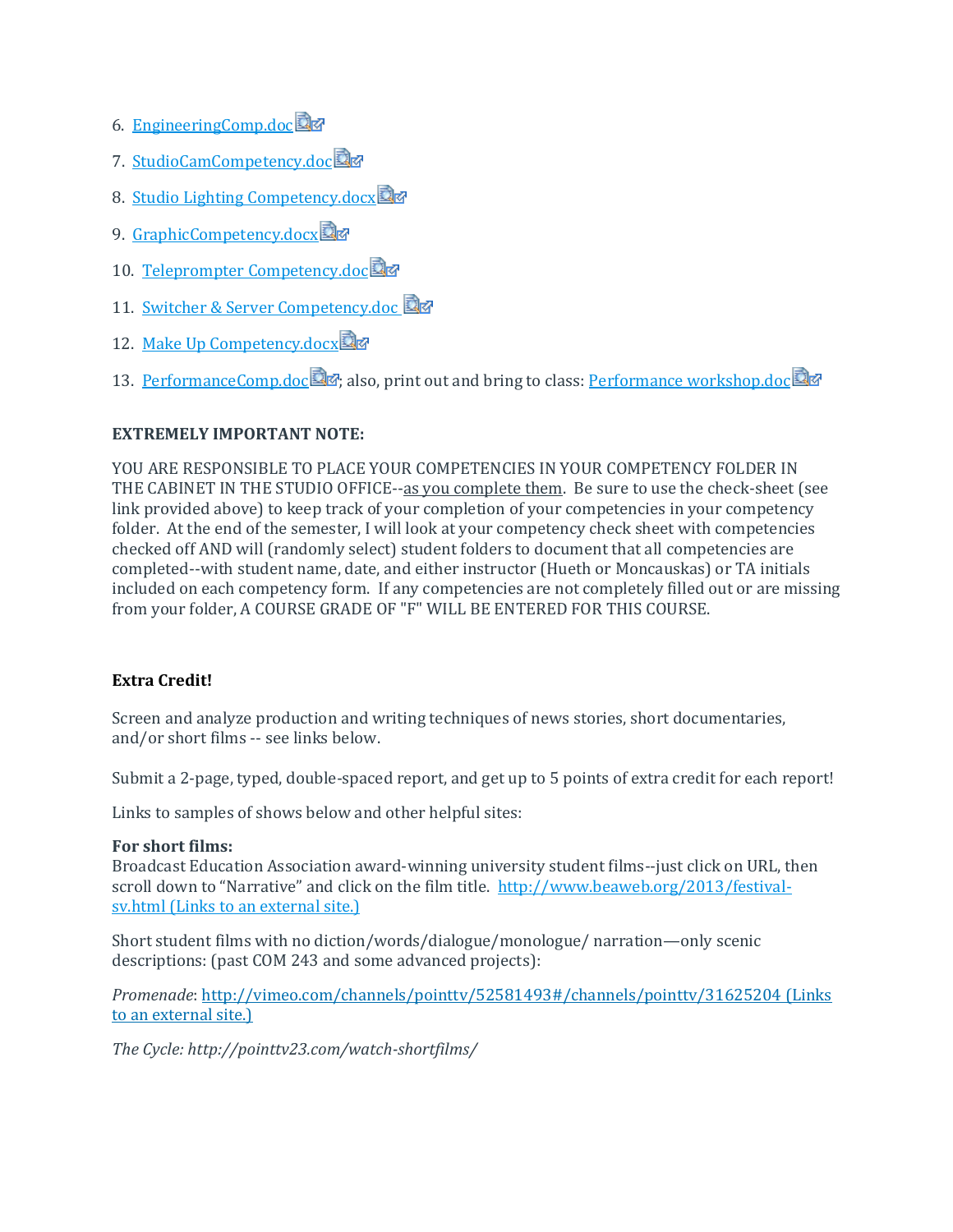*The Best Day of Your Life*: <http://vimeo.com/channels/pointtv/page:12#/channels/pointtv/52580992> (Links to an [external](http://vimeo.com/channels/pointtv/page:12#/channels/pointtv/52580992) site.) *The Lot* : <http://vimeo.com/channels/pointtv/52580992#/channels/pointtv/52581493> (Links to an [external](http://vimeo.com/channels/pointtv/52580992#/channels/pointtv/52581493) site.)

# **For news stories, documentaries, etc.:**

National Press Photographers Association (NPPA) Award-Winning News & Doc stories: <https://nppa.org/spotlight/5022>

[Great Short Docs by Eliot Rausch: \(Links](https://nppa.org/spotlight/5022) to an external site.[\)http://www.eliotrausch.com](https://nppa.org/spotlight/5022) (Links to an [external](http://www.eliotrausch.com/) site.)

(Links to an [external](http://www.eliotrausch.com/) site.)News stories in Coastline News #4 at bottom of page: <http://vimeo.com/channels/pointtv/page:1> (Links to an external site.)

# **Schedule**

This schedule contains course topics, the VideoLab DVD-ROM test dates, assignment and project due dates, competency due dates, and the two, evening, Final Cut Pro editing workshops (BOTH SESSIONS REQUIRED ATTENDANCE) in this course.

Here's the *Point TV-Channel 23* website that includes show descriptions, production schedules, crew lists for shows, press releases/news about the latest news about the station and the media com and broadcast journalism students and activities: <http://pointtv23.com/com425and243/> (Links to an external site.) Point TV's Facebook page, see: [https://www.facebook.com/pages/Point-](https://www.facebook.com/pages/Point-TV/447038881997027?ref=hl)[TV/447038881997027?ref=hl](https://www.facebook.com/pages/Point-TV/447038881997027?ref=hl) (Links to an external site.) *Point TV-Channel 23* programs, see the Vimeo channel at: <http://vimeo.com/channels/pointtv/52421676> (Links to an external site.)

# **WEEK 1**

THURSDAY, 1/12/17 Meet: RLC 108 READING: none

- A. Student introductions & goals
- B. Screen-scan sample *Studio 243* class project
- C. Introduction to *VideoLab DVD-ROM* & Quiz Questions
- D. Intro to the *VideoLab DVD-ROM* and the in-class tests

# **WEEK 2**

TUESDAY, 1/17/17 Meet: RLC 108 READING: Ch's 1, 2, 3 **Process Test (IN-CLASS & BRING YOUR LAPTOP!)**

- A. Process test
- B. Intro to course, syllabus, expectations
- C. Pathos & the Elements of Drama
- D. Studio tour and your production competencies folder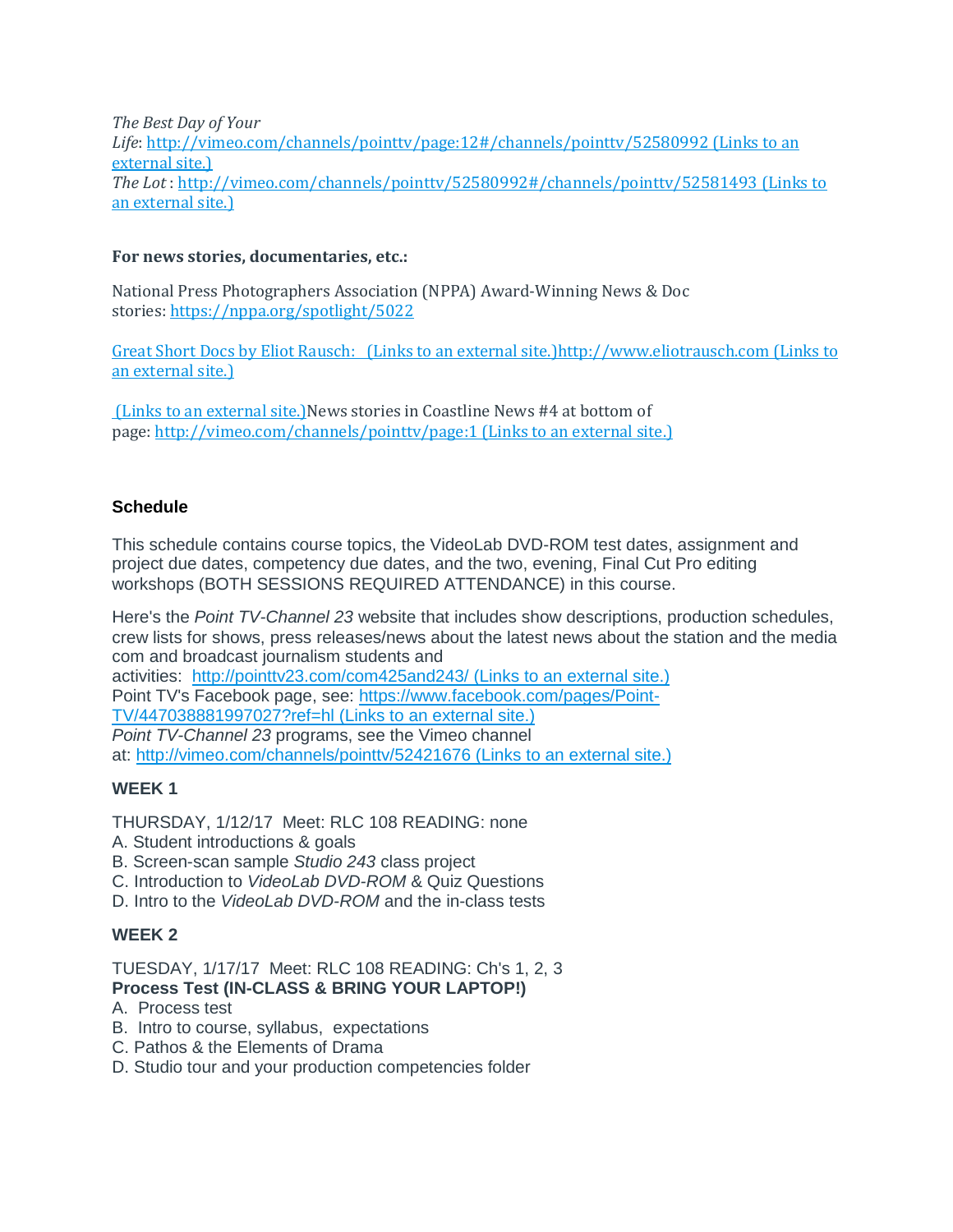THURSDAY, 1/19/17 Meet: RLC 108; then to studio READING: Ch's 5, 6, 7, 8 **Camera Test (IN-CLASS & BRING YOUR LAPTOP!)**

- A. Camera test-- in class
- B. Pitch Assignment & Readings
- C. Group Project Assignment
- D. Intro to cameras, lenses, operation, and composition, etc. & tripods (studio)

## **WEEK 3**

TUESDAY, 1/24/17 Meet: Studio--pick up cams and take to RLC 108 or Cunningham Lawn READING: review camera chapters A. Field camera set up and operation & Group Work: Start Field Camera Competency

THURSDAY, 1/26/17 Meet: Studio A. Pick up cameras and complete work on field camera competency

# **WEEK 4**

TUESDAY, 1/31/17 Meet: RLC 108; then Studio READING: review 11 & 12 **Lighting Test (IN-CLASS & BRING YOUR LAPTOP!) FIELD CAMERA COMPETENCY DUE**

- A. Screen field camera competency
- B. Lighting treatments and angles
- C. Lighting Kits & Set Up (in studio)

THURSDAY, 2/2/17 Meet: Meet: Studio: pick up lighting kits and take to RLC 108 (and other avail rms)

READING: review lighting chapters

A. Start Field Lighting Competency: Group Work--Lighting an Indoor Set

Group 1: 3-point

Group 2: 2-point dramatic --cameo

Group 3: 2-point dramatic w/BG color

Group 4: Silhouette, Umbrella, and bounce light

# **WEEK 5**

TUESDAY, 2/7/17 Meet: RLC 108 READING: Ch's 9 & 10 **Audio Test (IN-CLASS & BRING YOUR LAPTOP!) FIELD LIGHTING COMPETENCY DUE**

- A. Audio test
- B. Screen field lighting competencies
- C. Review microphones, controls, aesthetics
- D. Project Pitch Proposal Assignment (review and Q & A)

THURSDAY, 2/9/17 Meet: Studio READING: review 9 & 10

A. Group A: Studio sound (in control rm); Group B: mic types, operation, placement (in studio)

# **WEEK 6**

TUESDAY, 2/14/17 Meet: Studio READING: 11 & 12

- A. Demo field sound competency
- B. Pick up cameras, mics, etc., and work on field sound competency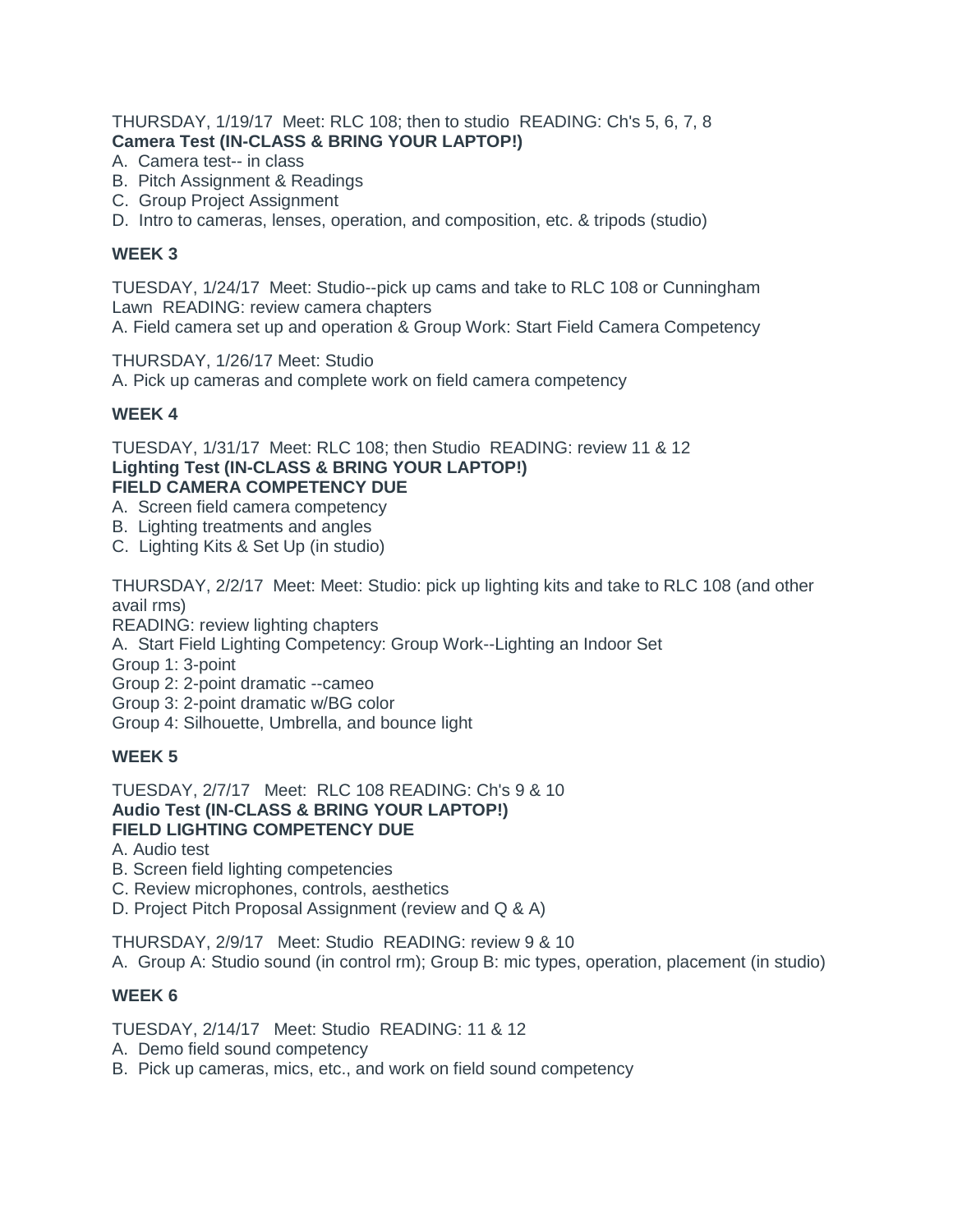THURSDAY, 2/16/17 Meet: RLC 108 READING: handout/link to be provided **PROJECT PITCHES DUE**

A. Directing News and Documentary: Pre-Production Planning, Process, Terminology & **Technique** 

B. Screen news stories and documentary clips

C. Directing Competency: Envisioning and Directing a News/Doc (for news/doc project students)

# **WEEK 7**

MONDAY, 2/20/17 -- **ADOBE PREMIERE (AP) EDIT LAB 1 IN MAC LAB, 6-9 P.M.**

TUESDAY, 2/21/17 Meet: RLC 108 READING: review lighting ch's; ch. 19 **SCREEN FIELD SOUND COMPETENCIES**

- A. Project Pitches returned, projects selected, & create group project production teams B. Screen short film
- C. Directing The Short Film: Pre-Production Planning, Process, Terminology & Technique

WEDNESDAY, 2/22/17 -- **ADOBE PREMIERE (AP) EDIT LAB 2 IN MAC LAB, 6-9 P.M.**

THURSDAY, 2/23/17 Meet: RLC 108 READING: ch. 17.2, and handout/link to be provided **Editing Test (IN-CLASS & BRING YOUR LAPTOP!)**

- A. Editing Test
- B. Editing: How it Works, Functions, Principles
- C. Editing Analysis: A Short Film and News Story

## **WEEK 8**

TUESDAY, 2/28/17 Meet: RLC 108 READING: review chapter 19; read ch. 20 **DIRECTING COMPETENCY DUE--put in your file**

A. Case Study & Process: Editing a News Story/Documentary program

THURSDAY, 3/2/17 Meet: RLC 108 READING: review ch's 19 & 20 A. Case Study & Process: Editing a Short Film

# **WEEK 9--NO CLASS (SPRING BREAK)**

### **WEEK 10**

TUESDAY, 3/14/17 Meet: Studio READING: review ch's 6-8 **EDITING COMPETENCY DUE**

### **STUDIO CAMERA COMPETENCY DUE--bring form to class**

- A. Remote control studio camera operation & jib camera operation & practice
- B. Complete studio camera operation competency--bring to studio

THURSDAY, 3/16/17 Meet: Studio READING: review ch. 6.2 **ENGINEERING COMPETENCY DUE--bring to class**

A. Intro to Engineering: White Balance, Waveform Monitors, Shading, etc.

B. Complete engineering competency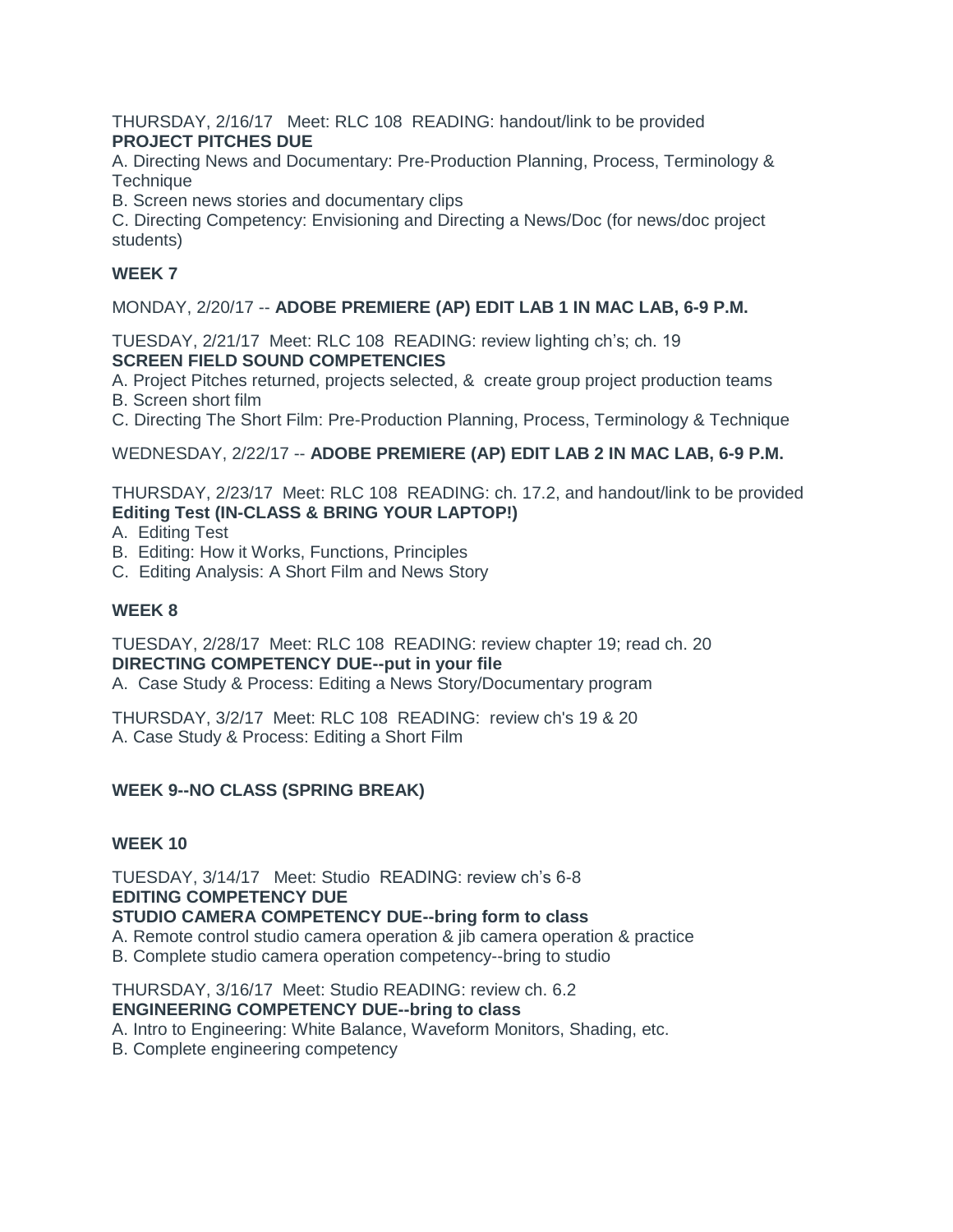# **WEEK 11**

TUESDAY, 3/21/17 MEET: Studio READING: review ch's 11 & 12 A. Studio lighting: equipment, operations, techniques

THURSDAY, 3/23/17 MEET: RLC 108 & studio READING: review ch's 13 & 14 **Switching Test (IN-CLASS & BRING YOUR LAPTOP!)**

A. Switching test

B. Group A: Intro to Video Recording & Storage Systems, Effects and Switching; Group B: Adobe Premiere -- transitions & visual FX

## **WEEK 12**

TUESDAY, 3/28/17 Meet: Studio READING: review ch's 13 & 14 **TD-SWITCHING COMPETENCY DUE--bring to studio STUDIO LIGHTING COMPETENCY DUE--put in folder** A. All complete switcher competency

THURSDAY, 3/30/17 Meet: RLC 108 READING: Chapter 16 **GROUP PROJECTS (1ST CUT) DUE** A. Screen 1st cuts-group projects and feedback

## **WEEK 13**

TUESDAY, 4/4/17 Meet: RLC 108 READING: review 15.1 A. Aesthetics & techniques of graphics

THURSDAY, 4/6/17 Meet: Studio READING: Chapters 1-4 A. Intro to Xpressions graphics software—operational features & graphics competency

### **WEEK 14**

TUESDAY, 4/11/17 Meet: Studio READING: review chapter 16 A. All: Intro to Make Up Competency B. Group A: Intro to Teleprompter Operation C. Group B: Intro to Performance

### THURSDAY, 4/13/17 **NO CLASS MEETING (EASTER BREAK)**

### **WEEK 15**

TUESDAY 4/18/17 Meet: Studio READING: Chapter 15.1 **TELEPROMPTER, PERFORMANCE & MAKE-UP COMPETENCIES DUE--bring to studio** A. Complete Teleprompter, Performance, and Make Up Competencies

THURSDAY, 4/20/17 Meet: RLC 108 READING: review as needed **GROUP PROJECTS (FINAL CUT) DUE** A. Screen projects B. Discuss & plan *Studio 243* class project: process & timeline, leadership roles, crew assignments, etc.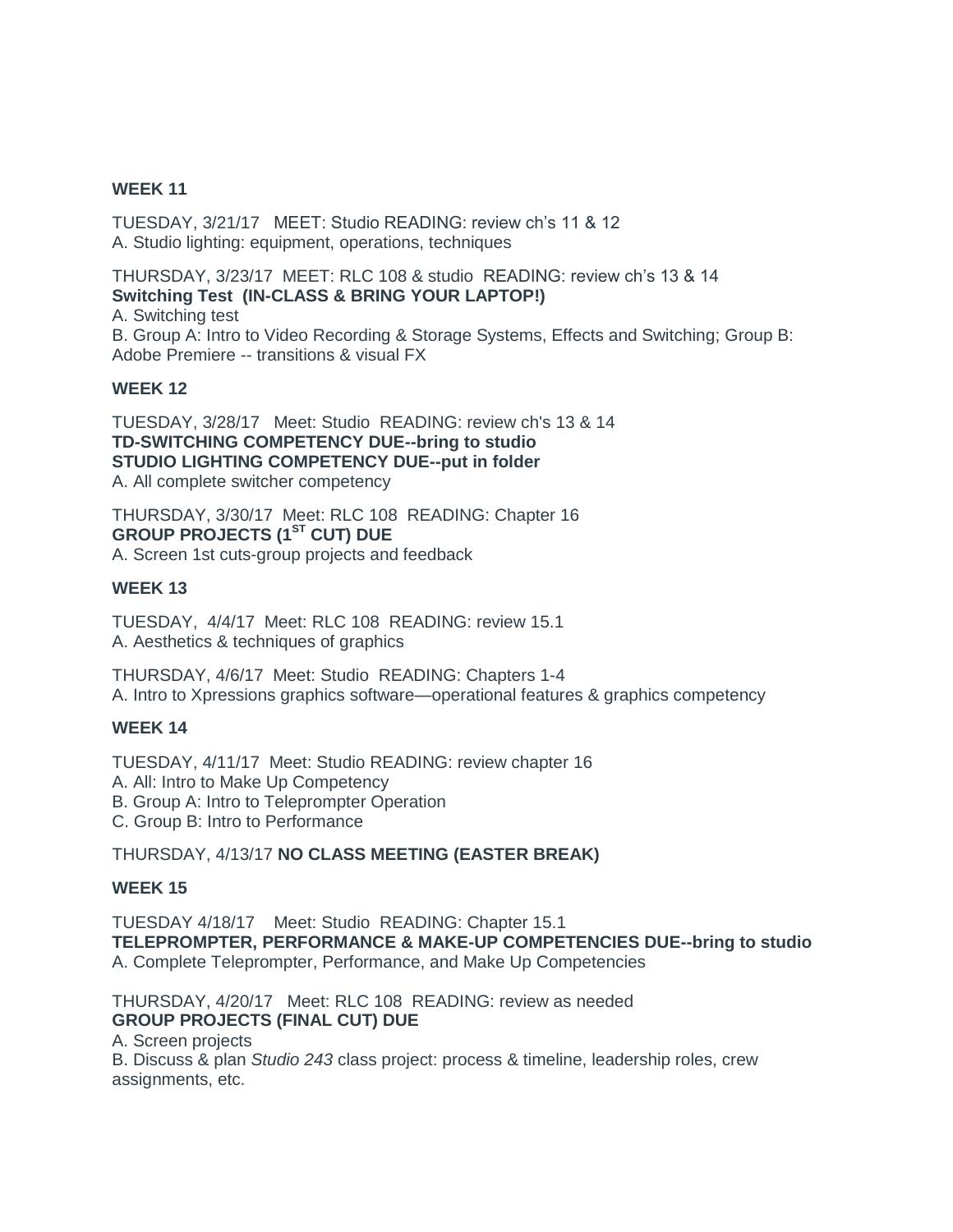## **WEEK 16**

TUESDAY, 4/25/17 Meet: Studio READING: review appropriate ch's – based on project role on *Studio 243* **GRAPHICS COMPETENCY DUE--save your graphics competency in Xpressions COM 243 graphics competency folder** A. Rehearse *Studio 243*

THURSDAY, 4/27/17 Meet: Studio A. *Studio 243* taping

Friday, 4/28/17, 6:30-8 p.m., Salomon Theater: *PLNU's Annual TV and Film Festival*

# THURSDAY, MAY 4, 2017, 1:30-4:00 P.M.: **FINAL EXAM**

### **PLNU Academic Behavior Policy**

See the university's new policy included in the PLNU undergraduate handbook:

Both faculty and students at Point Loma Nazarene University have the right to expect a safe and ordered environment for learning. Any student behavior that is disruptive or threatening is a serious affront to Point Loma Nazarene University as a learning community. Students who fail to adhere to appropriate academic behavioral standards may be subject to discipline. Although faculty members communicate general student expectations in their syllabi and disruptive student conduct is already addressed in the Undergraduate Student Handbook, the purpose of this policy is to clarify what constitutes disruptive behavior in the academic setting and what actions faculty and relevant administrative offices may take in response to such disruptive student behavior.

"Disruption," as applied to the academic setting, means classroom, instructor or classmate-related student behavior that a reasonable faculty member would view as interfering with or deviating from normal classroom, class-related, or other faculty-student activity (advising, co-curricular involvement, etc.). Faculty members are encouraged to communicate positive behavior expectations at the first class session and to include them in course syllabi. Examples of disruptive classroom behavior include, but are not limited to:

- persistent speaking without being recognized or interrupting the instructor or other speakers;
- overt inattentiveness (sleeping or reading the newspaper in class);
- inordinate or inappropriate demands for instructor or classroom time or attention;
- unauthorized use of cell phone or computer;
- behavior that distracts the class from the subject matter or discussion;
- unwanted contact with a classmate in person, via social media or other means;
- inappropriate public displays of affection;
- refusal to comply with reasonable instructor direction; and/or
- invasion of personal space, physical threats, harassing behavior or personal insults.

The policy applies if the behavior is reported by a faculty member or academic administrator and occurs exclusively or primarily in a student-faculty member interaction. Incidents which involve